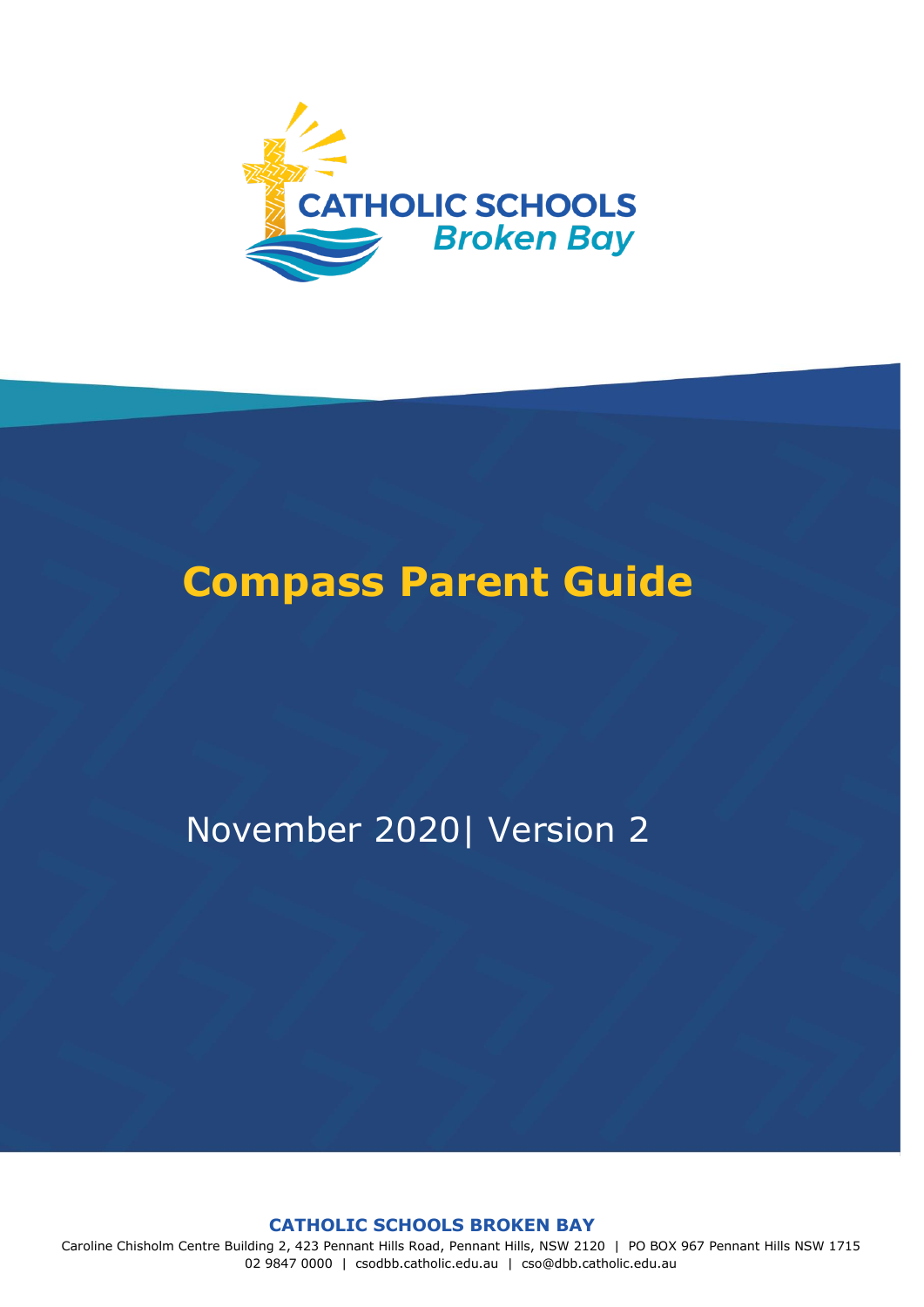Compass is a web-based student management system which you can access in two ways:

- through the **Parent Portal**, on any web browser on your computer/device, or
- through the **Compass School Manager app**, available on any mobile device.

Instructions for using both the portal and the app are included below.

**Each parent/carer will receive a unique login username and temporary password via email**. You will be prompted to change your password when you first log in. It will also ask you to verify your mobile number and email address. We encourage each parent to log in and see your children's school activities, attendance, achievements, school communication and news.

Please note that the login letter was sent to the email address registered in the school's database. If one email address is connected to both parents, then this parent will receive two login letters.

If two emails were received to your email address, please ensure you check the name on the top of the letter and login individually using the respective login details to access Compass.

## **Welcome to the Compass Parent Portal**

### **How do I access Compass through a web browser?**

1. Use the Compass School link in the Login letter or go to <https://schools.compass.education/> and use the Compass School Search for your school name. *(Hint: type in the suburb for a quicker search).* 

**2.** Put a tick in the box to confirm **I'm not a robot.** 

**3.** Click **Let's go!**



4. Enter your **Login** and **Password** details as noted in the letter. It will then ask you to verify your **Mobile Number** and **Email address**.

**Note:** Not all the options and functionality explained in these instructions will be available when you first login. This will depend on options installed at your school, but these may be turned on over the coming weeks and the school will advise you when this happens.

Do not hesitate to contact the school office if you need any assistance with these instructions, loging in or using the Compass Parent Portal or app.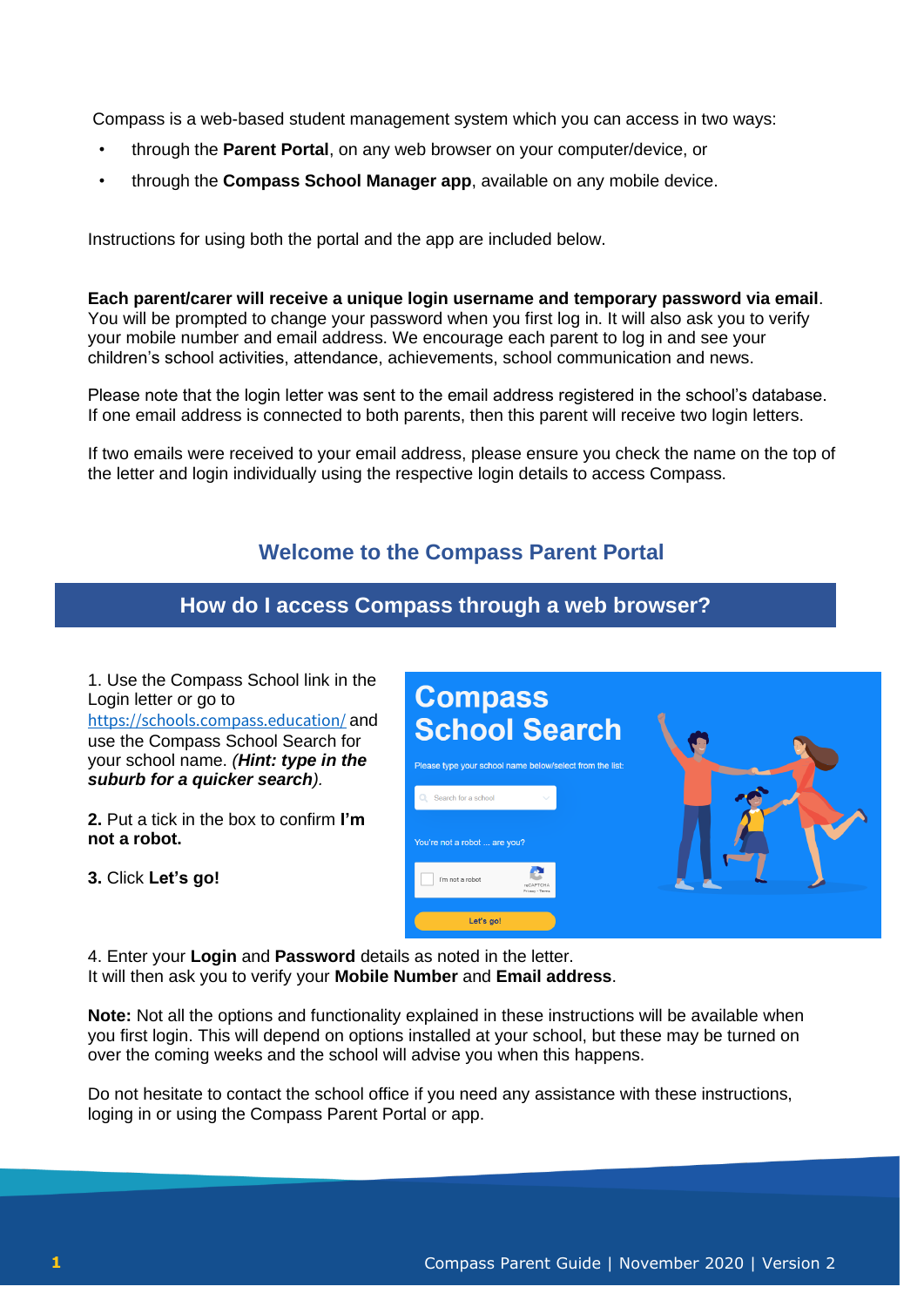## **What can I do on the Compass school portal?**



- 1. Use the link to **Tools > Update My Details** to keep all your emergency contact and family details up to date.
- 2. Click the **Profile** link to see your child's page
- a. Choose different tabs for different information
- b.See today's schedule of classes
- c. Chronicles indicate various Wellbeing notes such as awards, merit points or serious sick bay visits

| Student:         |                      |                                                                          | $-3R$ , Year 3    |                |                 | Active                                                                                                                                         |
|------------------|----------------------|--------------------------------------------------------------------------|-------------------|----------------|-----------------|------------------------------------------------------------------------------------------------------------------------------------------------|
| <b>Dashboard</b> | <b>Schedule</b>      | <b>Learning Tasks</b>                                                    | <b>Attendance</b> | <b>Reports</b> | <b>Insights</b> | a                                                                                                                                              |
| Student:         |                      |                                                                          |                   |                |                 | <b>Student Chronicle</b>                                                                                                                       |
|                  |                      | Details: 8 years, 7 months (07/07/2010)<br>Groups: MacKillop, 3R, Year 3 |                   |                |                 | $\checkmark$<br>Date Filter:<br>This Year                                                                                                      |
|                  | в                    | <b>Student IDs:</b><br><b>Today's Attendance:</b><br>$+$ Add $=$         |                   |                |                 | $\checkmark$<br>Displaying entries made between 1/1/2019 and 31/12/2019 for: All Categories<br>No Chronicle Entries to display<br>$\mathsf{C}$ |
|                  |                      | Thursday, 14 February 2019                                               |                   |                |                 |                                                                                                                                                |
| 8am              |                      |                                                                          | b                 |                |                 |                                                                                                                                                |
| 9am              | 8:50: 03 3R - PSEY74 |                                                                          |                   |                |                 |                                                                                                                                                |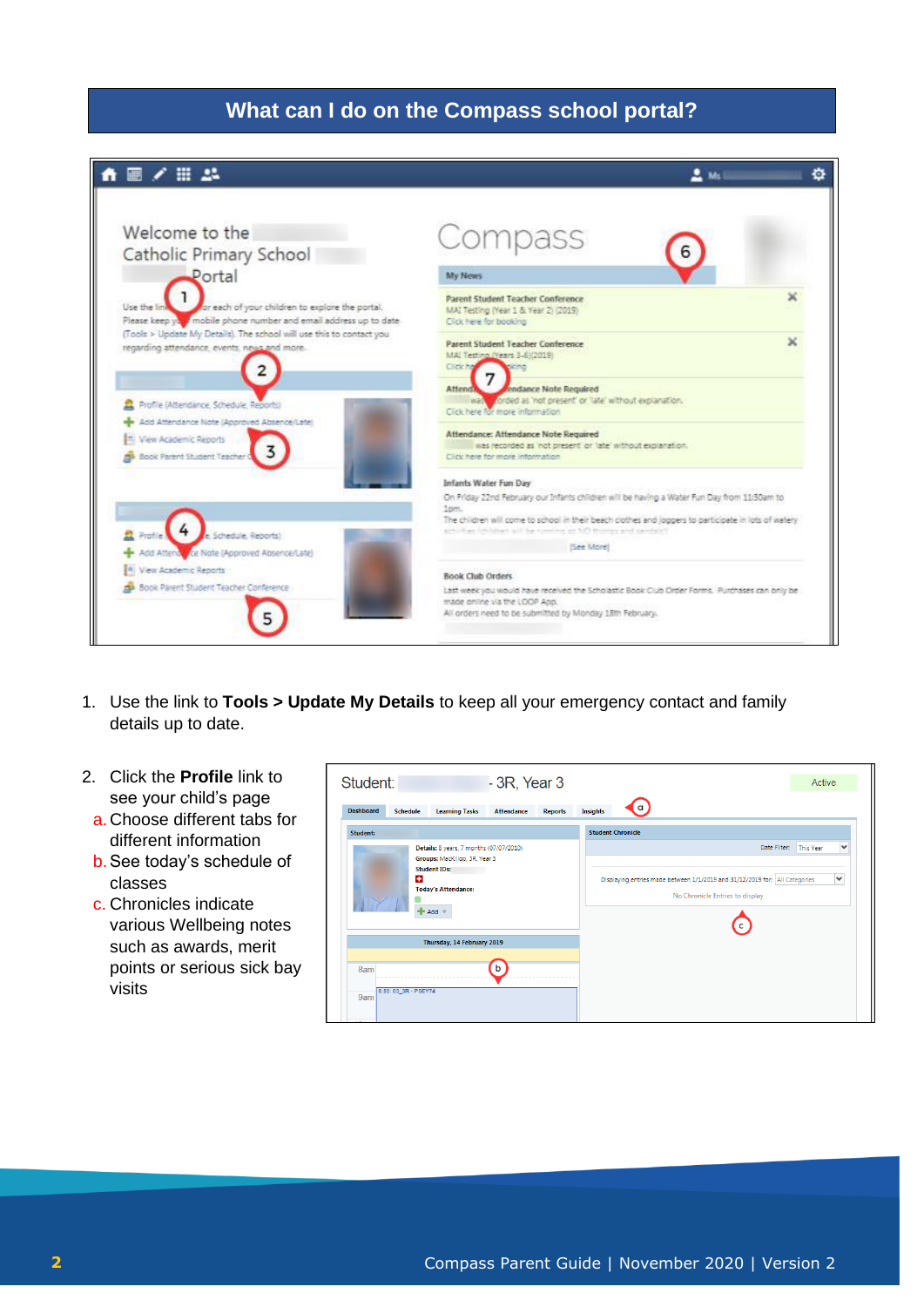- 3. Click **Add Attendance Note** to record *future full day* absence (eg sick day, holiday, family event). Late arrivals or early departures are entered at the kiosk in the school office at the time of arrival/departure. *(More than 10 days absence will still require the appropriate paperwork)* 
	- a. Choose the Reason from the dropdown list
	- b.Add details if necessary
	- c. Leave Start at Default time
	- d. Leave Finish at Default time
	- e.The system will show you on the right side which sessions will be affected this cannot be changed
	- f. Click Save

| Person:<br>Reason:<br>Medical - illness<br>Dental appointment<br>Details/Comment:<br><b>Important Notice</b><br>In clicking 'Save', you understand, certify and accept that you are a listed parent/quardian for this<br>child; and the information above is correct; and this online approval does NOT constitute a medical<br>certificate; and students enrolled in HSC are required to submit a medical certificate to the school in<br>addition to this approval; and any fraudulent action or intentional misuse of this feature may result in<br>administrative, criminal and/or civil action against Noy your registered school, affiliated entities<br>and/or the product issuer). |                                        |                                   | a<br>Activity<br>03_3R (Year 3) | <b>Start</b><br>14/02/2019 08:50 AM | Finish<br>14/02/2019 01:30 PM |
|--------------------------------------------------------------------------------------------------------------------------------------------------------------------------------------------------------------------------------------------------------------------------------------------------------------------------------------------------------------------------------------------------------------------------------------------------------------------------------------------------------------------------------------------------------------------------------------------------------------------------------------------------------------------------------------------|----------------------------------------|-----------------------------------|---------------------------------|-------------------------------------|-------------------------------|
|                                                                                                                                                                                                                                                                                                                                                                                                                                                                                                                                                                                                                                                                                            |                                        |                                   |                                 |                                     |                               |
|                                                                                                                                                                                                                                                                                                                                                                                                                                                                                                                                                                                                                                                                                            |                                        |                                   |                                 |                                     |                               |
|                                                                                                                                                                                                                                                                                                                                                                                                                                                                                                                                                                                                                                                                                            |                                        |                                   |                                 |                                     |                               |
| Start:<br>14/02/2019                                                                                                                                                                                                                                                                                                                                                                                                                                                                                                                                                                                                                                                                       | $\sqrt{2}$<br>$\checkmark$<br>08:45 AM | $\checkmark$<br>Select a period   |                                 |                                     |                               |
| Finish:<br>14/02/2019                                                                                                                                                                                                                                                                                                                                                                                                                                                                                                                                                                                                                                                                      | $\overline{\phantom{a}}$<br>09:30 AM   | ► Select a period<br>$\checkmark$ |                                 |                                     |                               |

**4.** Click the **View Academic Reports**  link to be able to see past/current reports.

a. Choose which report you want to see from those listed and click the link. The report will open in a new tab on your browser. You can then save to your computer or print out from here.

| Student:               |                 |                       | $-56C$ , Year 5   |                |                  |                 |
|------------------------|-----------------|-----------------------|-------------------|----------------|------------------|-----------------|
| <b>Dashboard</b>       | <b>Schedule</b> | <b>Learning Tasks</b> | <b>Attendance</b> | <b>Reports</b> | <b>Analytics</b> | <b>Insights</b> |
| <b>Reports</b>         |                 |                       |                   |                |                  |                 |
| Reporting Cycle        |                 |                       |                   |                | School           |                 |
| 2018 - 2018 Semester 1 |                 | a                     |                   |                |                  |                 |
| 2017 - 2017 Semester 2 |                 |                       |                   |                |                  |                 |

**5.** Use the **Book Parent Student Teacher Conference** link to book a time for Parent Teacher Interviews if your school has this functionality.

**6.** Check out the school **News Feed** Items.

**7.** Click on the **links** to open up more information. This includes prompts to add attendance notes for unexplained absences, or to give online consent for Events if your school has this functionality.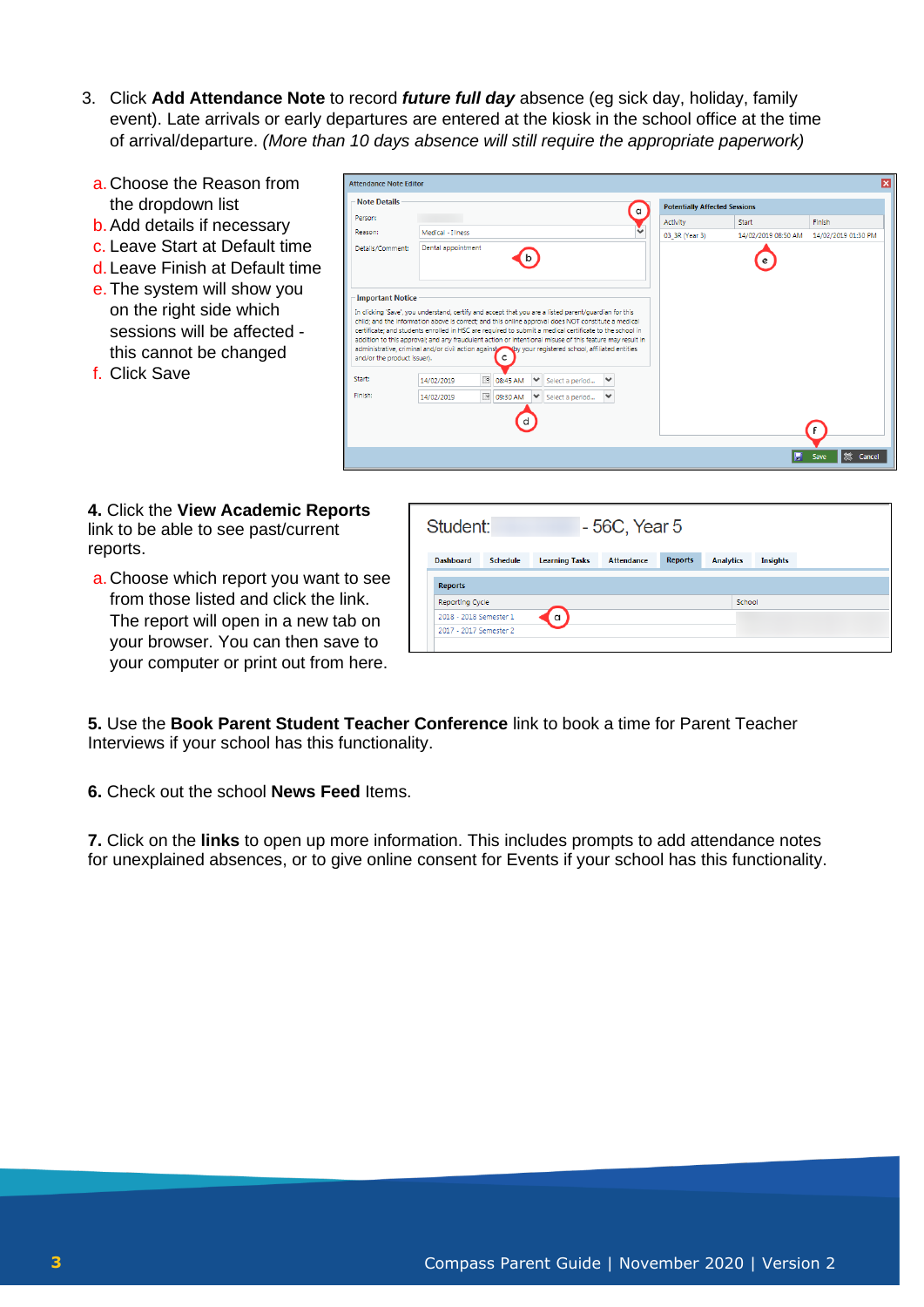**8**. Currently, a feature for High Schools only: Use the **Learning Tasks** tab to view any tasks that have been set for the student.

| Student:         |                         | a                                                                                |                   |                | Year 10         |                                                            |                |                      | Active         |
|------------------|-------------------------|----------------------------------------------------------------------------------|-------------------|----------------|-----------------|------------------------------------------------------------|----------------|----------------------|----------------|
| <b>Dashboard</b> | <b>Schedule</b>         | <b>Learning Tasks</b>                                                            | <b>Attendance</b> | <b>Reports</b> | <b>Insights</b> |                                                            |                |                      |                |
|                  |                         |                                                                                  |                   |                |                 | Group by code                                              | Academic Year: | (Currently Relevant) | $\checkmark$   |
| Code             | Learning Task           |                                                                                  |                   |                |                 | Status $\sim$                                              |                | Result               | <b>Actions</b> |
| 10 PDHPE         |                         | 10PDH1.19 Movement Composition<br>Subject-wide Task   Report: No                 | b                 |                |                 | Due date: 28/11/19 04:00 PM<br>Submitted: O On Time        | c              |                      | વ              |
| 10 PDHPE         | 10PDH3.19 Practical     | Subject-wide Task   Report: No                                                   |                   |                |                 | Due date: 28/11/19 04:00 PM<br>Submitted: O On Time        |                |                      | a.             |
| 10 English       | 10ENG4.19 Yearly        | Subject-wide Task   Report: No                                                   |                   |                |                 | Due date: 11/11/19 04:00 PM<br>Submitted: Pending          |                |                      | ٩              |
| 10 Scienc        | 10SCI3.19 Investigation | Subject-wide Task   Report: No                                                   |                   |                |                 | Due date: 16/09/19 04:00 PM<br>Submitted: O On Time        |                |                      | વ              |
| 10 Religio       |                         | 10REL3.19 Part A: Investigation and Reflection<br>Subject-wide Task   Report: No |                   |                |                 | Due date: 16/09/19 03:00 PM<br>Submitted: O On Time        |                |                      | ٩              |
| 10 Geogr         |                         | 10GEO3.19 In-Class Task<br>Subject-wide Task   Report: No                        |                   |                |                 | Due date: 13/09/19 08:15 AM<br>Submitted: O On Time        |                | e                    | a              |
| 10 English       |                         | 10ENG3.19 Creative & Reflective<br>Subject-wide Task   Report: No                |                   |                |                 | Due date: 26/08/19 04:00 PM<br>Submitted: <b>@</b> Overdue |                | 28                   | u              |

- a. Click the link to **Learning Tasks** to take you to the Learning Tasks tab
- b. Click the link of the Learning Task name to see details of the task, and any attachments.
- c. Note the due date and whether it has been submitted on time by the student.
- d. Overdue tasks are highlighted with a red x.
- e. Any results/marks will be displayed.

| Compass have changed their         |  |  |  |  |  |  |
|------------------------------------|--|--|--|--|--|--|
| branding so you will probably find |  |  |  |  |  |  |
| the new logo displayed when you    |  |  |  |  |  |  |
| are searching.                     |  |  |  |  |  |  |

Old logo New logo

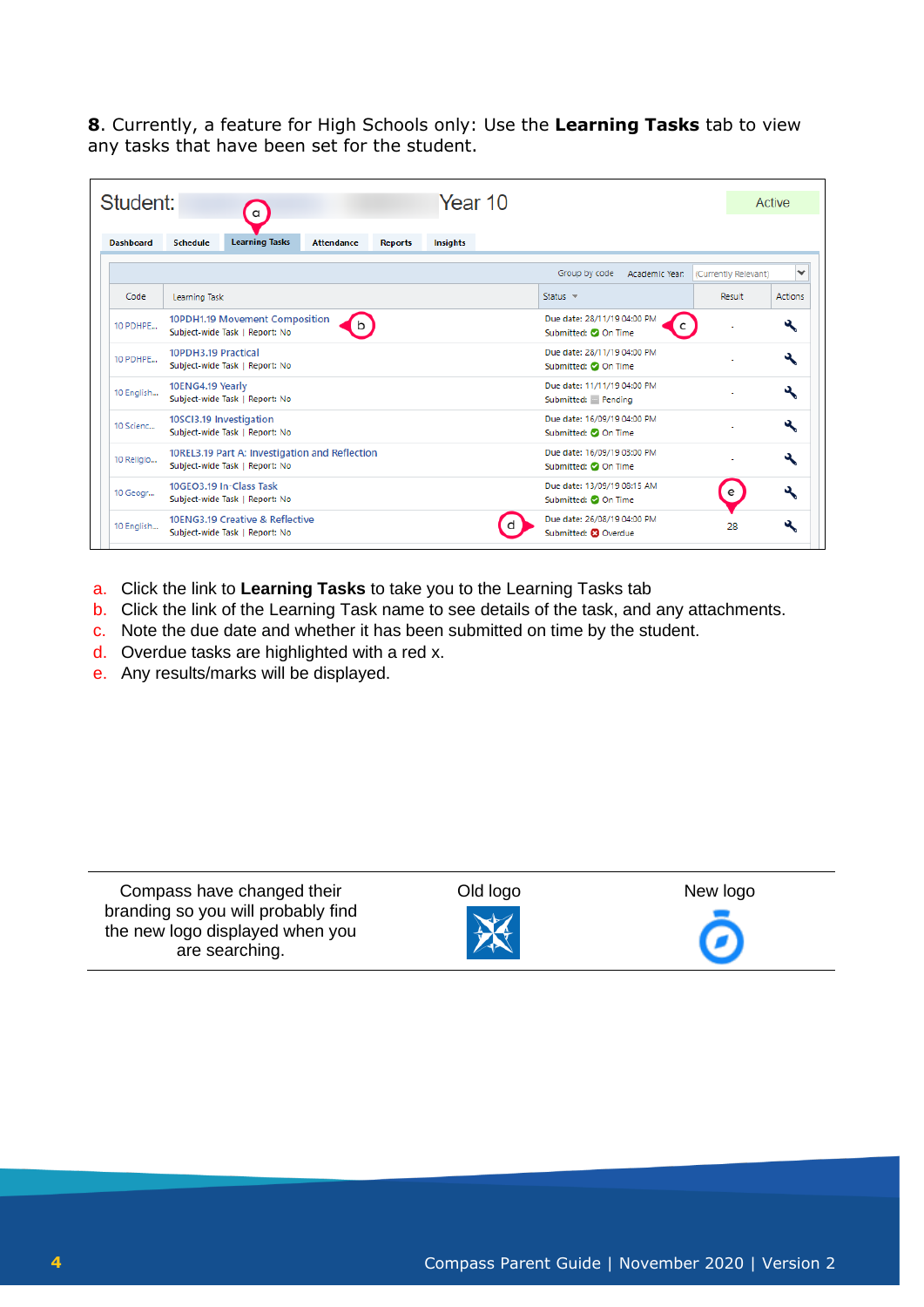# **Welcome to the Compass Parent App on your mobile**

Compass are continually upgrading the app functionality so you will need to **allow automatic upgrades** and occasionally may need to access the app through the 'Browser view' to complete some tasks. See above instructions for Compass Parent Portal.

# **How do I get the Compass App on my phone or tablet?**

| IOS (Apple devices)                                                           | Android devices               |  |  |  |
|-------------------------------------------------------------------------------|-------------------------------|--|--|--|
| Search the App Store for Compass                                              | Search the Play Store for     |  |  |  |
| <b>School Manager</b>                                                         | <b>Compass School Manager</b> |  |  |  |
| Click the <b>download</b> button                                              | <b>Click Install</b>          |  |  |  |
| <b>Compass School Manager</b>                                                 | Compass School Ma             |  |  |  |
| Education                                                                     | <b>Install</b>                |  |  |  |
| ★★☆☆☆ 456                                                                     | Compass Education             |  |  |  |
| Once the app has finished installing, open by<br>clicking on the Compass icon | Once installed, click Open    |  |  |  |

### **IMPORTANT SECURITY/PRIVACY NOTICE:**

c) Create your PIN and/or select

If you forget your PIN, next time you go to log in, there is an option to click on Forgot PIN from front screen and follow the prompts to

Follow prompts.

reset it.

Please secure the Compass App on your device by setting up a PIN and/or Fingerprint when logging in for the first time.

a) Click the **Menu (3 bars to left)** and go down to **Settings**.